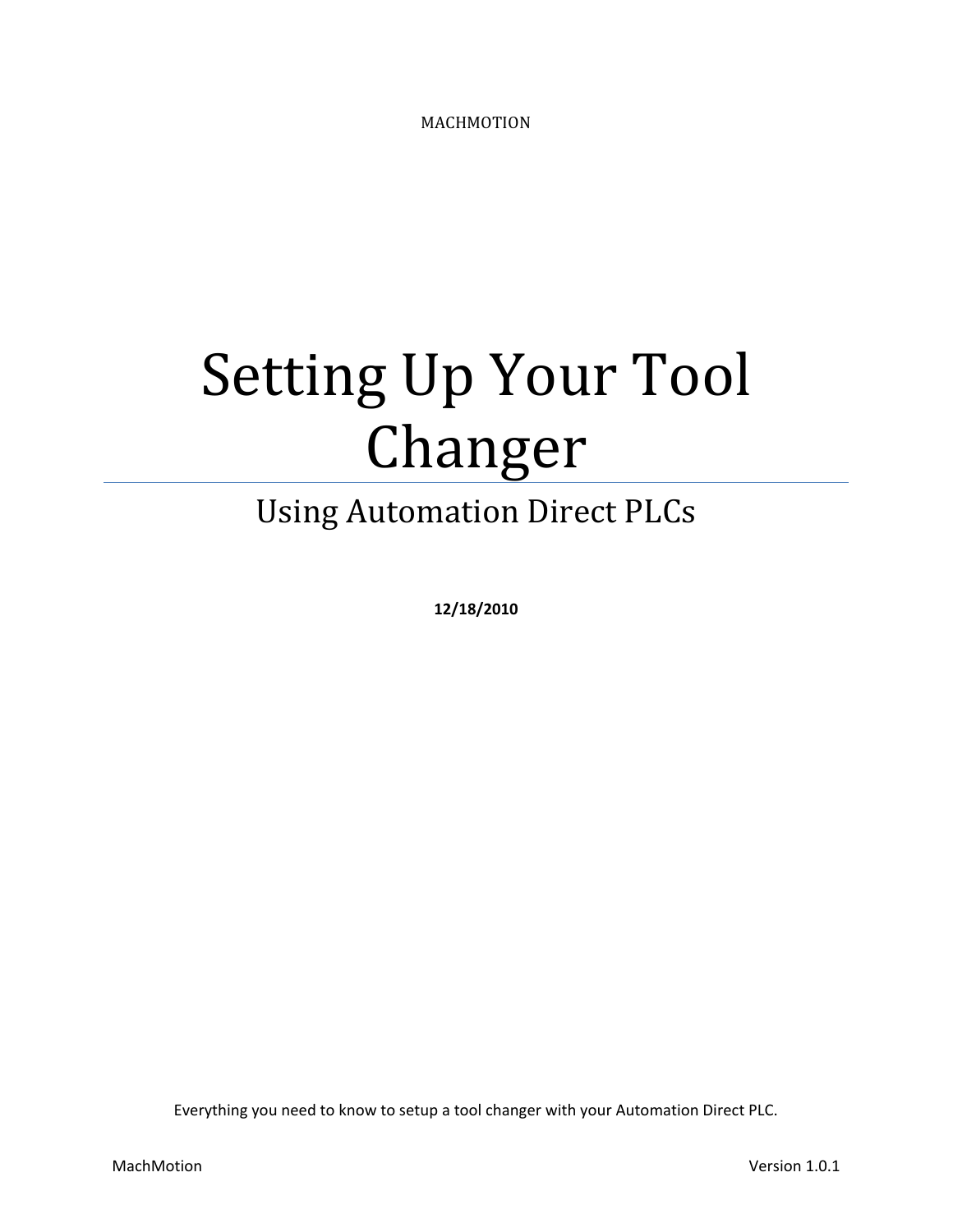Copyright © 2010, MachMotion.com All rights reserved.

MachMotion.com [http://www.machmotion.com](http://www.machmotion.com/) 14518 County Road 7240, Newburg, MO 65550 (573) 368-7399 • Fax (573) 341-2672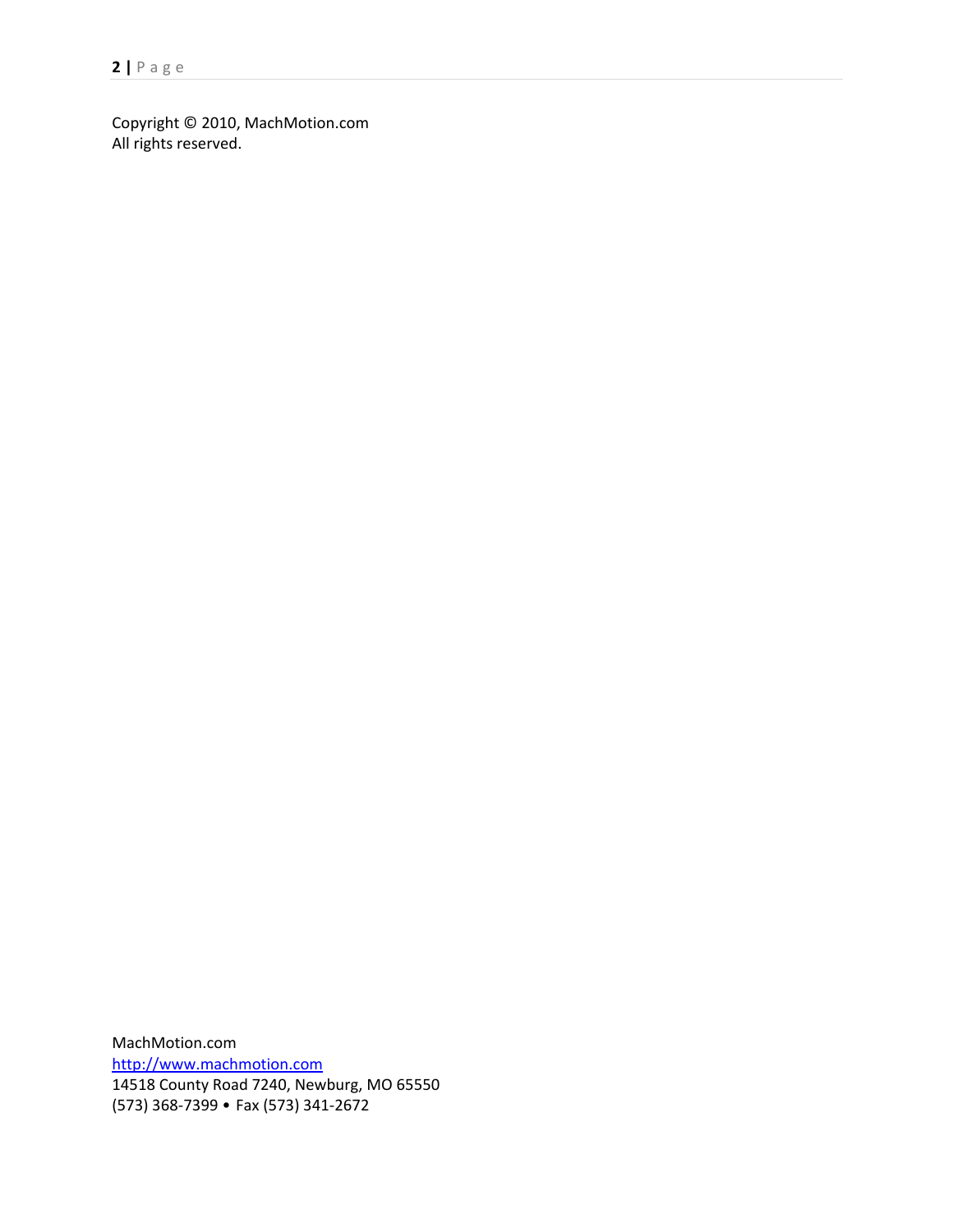| - 4 |
|-----|
|     |
|     |
|     |
|     |
| - 8 |
| 13  |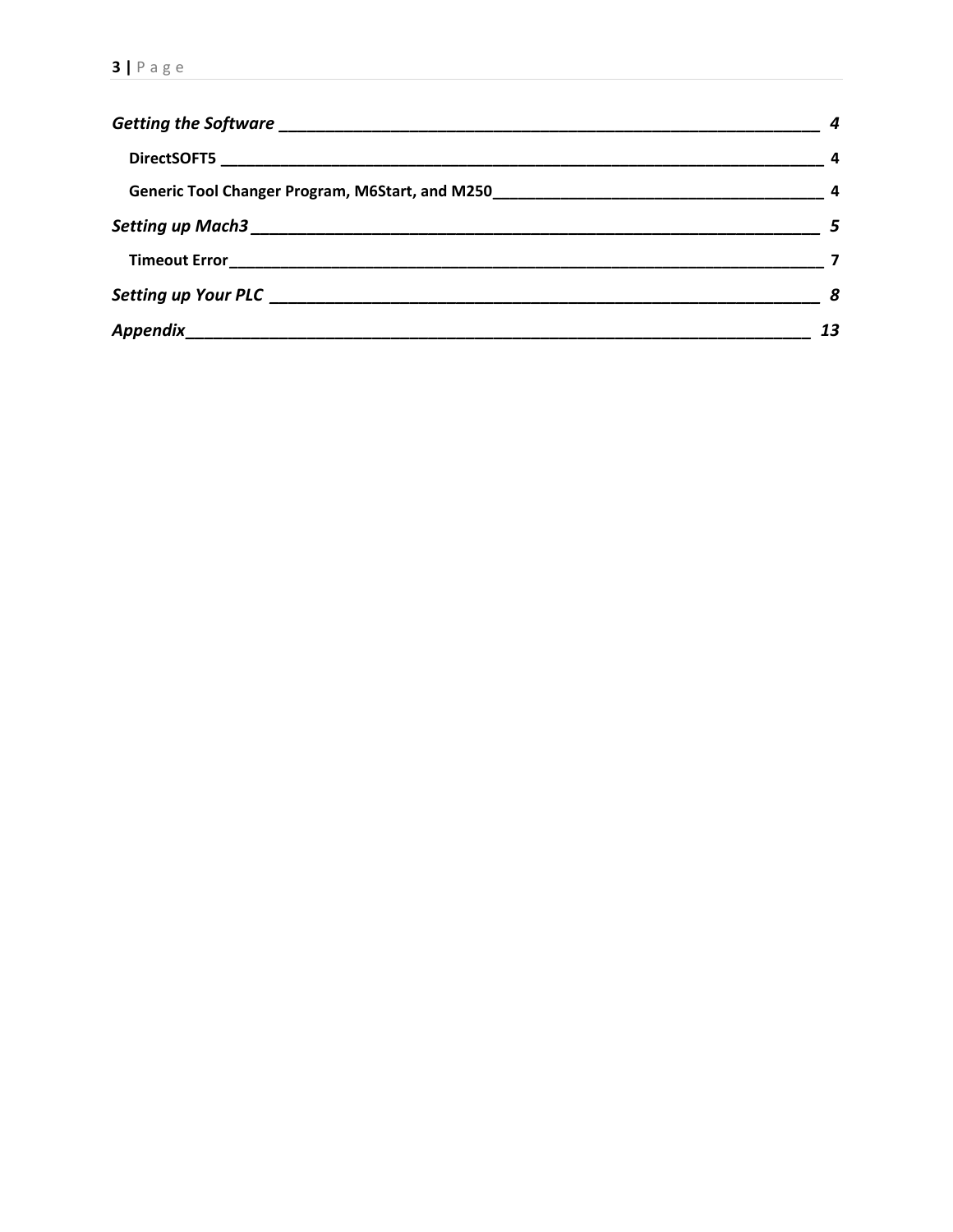# <span id="page-3-0"></span>Getting the Software

The following files and software are needed for this tool changer to function properly:

- DirectSOFT 5
- Generic Tool Changer Program
- M6Start and M250

### <span id="page-3-1"></span>**DirectSOFT5**

Begin by downloading DirectSOFT 5 from http://ftp.automationdirect.com/pub/DSP 53 SP.exe . You can also go to [www.automationdirect.com](http://www.automationdirect.com/) and find the software yourself.

This is a free demo which limits your program to 100 rungs. Currently only 37 rungs are used in the PLC in the example tool changer program. If your tool changer is quite extensive, you may need to consider purchasing the software directly from Automation Direct.

When you open up the software, you will see the following window:





Double click on **DirectSOFT 5 Programming** as shown above. It will ask you if you want to purchase it. If you will need more than 100 rungs, select the option to run the demo.

### <span id="page-3-2"></span>**Generic Tool Changer Program, M6Start, and M250**

You can find all of these files on our website at [www.machmotion.com/support-2/downloads.html](http://www.machmotion.com/support-2/downloads.html) . Copy M6Start and M250 into the following location: **C:\Mach3\macros\YourProfileName** where "YourProfileName" is the profile you are using on your control.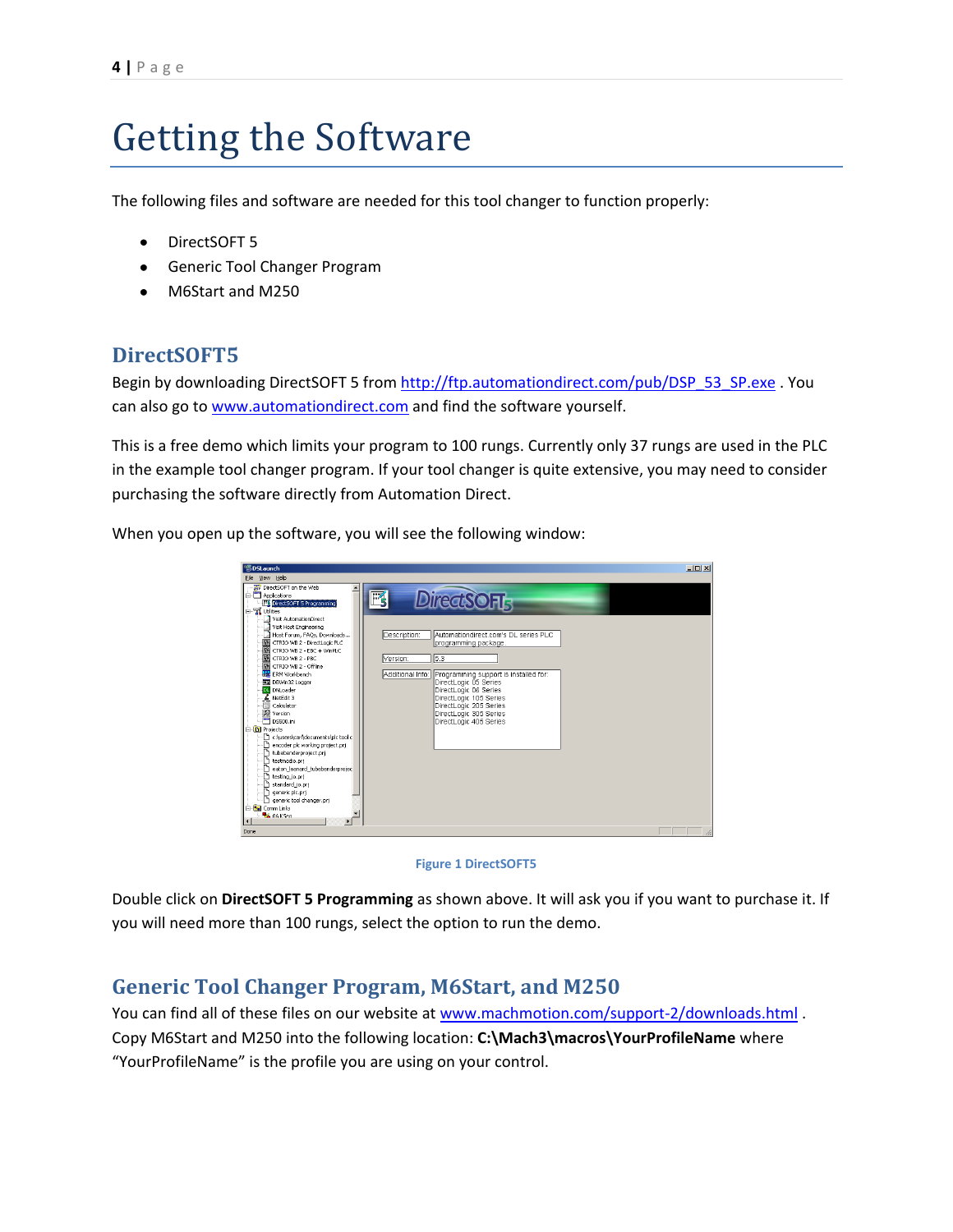# <span id="page-4-0"></span>Setting up Mach3

To setup your tool changer, begin by configuring Mach3.

- 1. Start the **Mach3** software.
- 2. Open up the the serial modbus control. Select **Function Cfg's** from the menu bar and then click on **Setup Serial Modbus Control** as shown below.



**Figure 2 Setup Serial ModBus**

You will see the **ModBus Configuration** window [\(Figure 3\)](#page-4-1).

3. The following configuration in the modbus window must be used [\(Figure 3\)](#page-4-1). Notice that at least 7 inputs and 6 outputs must be transferred between Mach3 and the PLC. For more information on addressing in a PLC, see our manual *Programmable Logic Controls: Using ModBus to Interface PLCs with Mach3.*

|                        |         |                                 |                     |                  | <b>ModBus Configuration</b>  |             |                            |                     |  |  |  |
|------------------------|---------|---------------------------------|---------------------|------------------|------------------------------|-------------|----------------------------|---------------------|--|--|--|
|                        |         | Baud Rate: 38400<br>Port Num: 1 | $8-1-N$             | ▾                | Use RTS for transmit (RS485) |             | Timeout 100                | Test ModBus<br>ms   |  |  |  |
| ModBus Run<br>No error |         |                                 |                     |                  |                              |             |                            |                     |  |  |  |
|                        | Enabled | Comment or                      | <b>Port/Address</b> | $Slove =$        | Refresh                      | Address     | $\pm$ of                   | <b>Direction</b>    |  |  |  |
|                        | On/Off  | Device                          |                     | $0 - 10$         | 25ms Incr.                   | ModBus(Var) | <b>Registers</b>           | <b>Input Output</b> |  |  |  |
| $Cfg \neq 0$           | ⊠       | PLC - Inputs                    | 1                   | 5                | 25                           | 640         | 7                          | Input-Holding       |  |  |  |
| $Cfq = 1$              | ⊠       | PLC - Output                    |                     | 5                | 25                           | 768         | 6                          | Output-Holding      |  |  |  |
| Cfg#2                  |         |                                 |                     | 1                | 50                           | 0           | 1                          | Input Reg           |  |  |  |
| $Cfq = 3$              |         |                                 | 1                   | 1                | 50                           | 0           | 1                          | Input Req           |  |  |  |
| $Cfg$ #4               |         |                                 |                     |                  | 50                           | 0           | 1                          | Input Reg           |  |  |  |
| $Cfg$ #5               |         |                                 |                     |                  | 50                           | 0           | 1                          | Input Reg.          |  |  |  |
| Cfg#6                  |         |                                 |                     |                  | 50                           | 0           | 1                          | Input Reg           |  |  |  |
| $Cfq$ #7               |         |                                 |                     | 1                | 50                           | 0           | 1                          | Input Reg           |  |  |  |
| $Cfg$ #8               |         |                                 |                     |                  | 50                           | 0           | 1                          | Input Reg           |  |  |  |
| $Cfq$ #9               |         |                                 |                     | 1                | 50                           | 0           | 1                          | Input Reg           |  |  |  |
| $Cfg$ #10              |         |                                 |                     | 1                | 50                           | 0           | 1                          | Input Reg           |  |  |  |
| $Cfg$ #11              |         |                                 |                     |                  | 50                           | 0           | 1                          | Input Reg           |  |  |  |
| Cfg #12                |         |                                 |                     | 1                | 50                           | 0           | 1                          | Input Reg           |  |  |  |
| $Cfg = 13$             |         |                                 | 1                   | 1                | 50                           | 0           | 1                          | Input Reg           |  |  |  |
| $Cfr = 14$             |         |                                 |                     |                  | 50                           | 0           | 1                          | Input Reg.          |  |  |  |
| $Cfg = 15$             |         |                                 |                     | 1                | 50                           | 0           | 1                          | Input Reg           |  |  |  |
| $Cfg = 16$             |         |                                 | 1                   | 1                | 50                           | 0           | 1                          | Input Reg           |  |  |  |
| $Cfg$ #17              |         |                                 |                     |                  | 50                           | 0           | 1                          | Input Reg           |  |  |  |
| $\cdots$               | lm      |                                 |                     | $\boldsymbol{A}$ | ro.                          | $\sim$      | $\boldsymbol{\mathcal{A}}$ | <b>Louis Dan</b>    |  |  |  |

<span id="page-4-1"></span>**Figure 3 ModBus Configuration**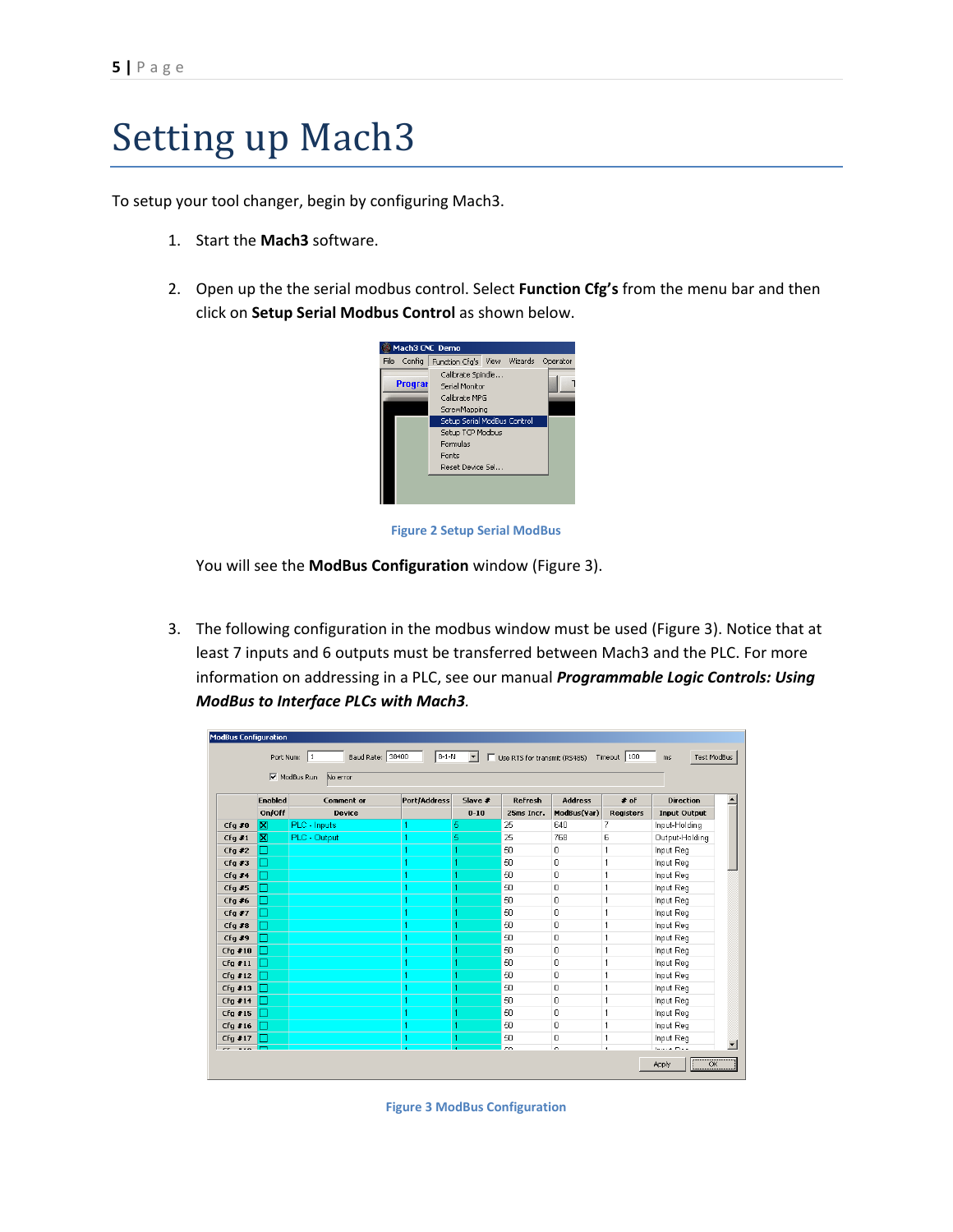4. From the menu bar select **Config**, then press **General Config…**



**Figure 4 General Config**

The following window will appear:

| <b>General Logic Configuration</b>                                                                                                                                                                                                                                                                                      |                                                                                                                                                                                                                                                                                         |                                                                                                                                                                                                                                                                                                                                                                      |                                                                                                                                                                                                                                                                                                                                              |
|-------------------------------------------------------------------------------------------------------------------------------------------------------------------------------------------------------------------------------------------------------------------------------------------------------------------------|-----------------------------------------------------------------------------------------------------------------------------------------------------------------------------------------------------------------------------------------------------------------------------------------|----------------------------------------------------------------------------------------------------------------------------------------------------------------------------------------------------------------------------------------------------------------------------------------------------------------------------------------------------------------------|----------------------------------------------------------------------------------------------------------------------------------------------------------------------------------------------------------------------------------------------------------------------------------------------------------------------------------------------|
| G20.G21 Control<br>Lock DRO's to setup units<br>Tool Change:<br>C Ignore Tool Change<br>Stop Spindle. Wait for Cycle Start.<br>O                                                                                                                                                                                        | Editor<br>Browse<br>GCode Editor<br>Windows\Notepad.exe<br>Startup Modals                                                                                                                                                                                                               | Shuttle Wheel Setting<br>Shuttle Accel.<br>Seconds<br>0.004<br>General Configuration                                                                                                                                                                                                                                                                                 | Inputs Signal Debouncing/Noise rejection-<br>Debounce Interval: 0<br>$\times$ 40 $us$<br>Index Debounce n                                                                                                                                                                                                                                    |
| AutoTool Changer<br>Angular Properties-<br>Unchecked for Linear<br>$\overline{\triangledown}$ A-Axis is Angular<br>$\nabla$ B-Axis is Angular<br>$\nabla$ C-Axis is Angular<br>Pam End or M30 or Rewind<br>Turn off all outputs<br>E-Stop the system<br>F Perform G.92.1<br>□ Remove Tool Offset                        | Use Init String on ALL "Resets"<br>Initialization String<br>G80, M251<br>- Motion Mode-<br>C Constant Velocity C Exact Stop<br>Ll Mode:<br>Distance Mode<br>C Absolute C Inc.<br>C Absolute C Inc.<br>Active Plane of Movement-<br>$C$ XY $C$ YZ $C$ XZ<br>Jog Increments in Cycle Mode | Z is 2.5D on Output #6<br><b>▽</b> Home Sw. Safety<br>LookAhead 20<br>Lines<br>I Ignore M calls while loading<br>M9-Execute after Block<br><b>UDP Pendent Control</b><br>Run Macro Pump<br>ChargePump On in EStop<br>$\overline{\mathbf{v}}$<br>Persistent Jog Mode.<br>$\overline{\mathbf{v}}$<br>FeedDverBide Persist<br>No System Menu in Mach3<br>Use Key Clicks | <b>▽</b> Disable Gouge/Concavity Checks<br>GO4 Dwell in ms<br>⊓<br><b>▽</b> Use WatchDogs<br>Debug This Run<br>$\nabla$ Enhanced Pulsing<br>Allow Wave Files<br>Allow Speech<br>Set Charge Pump to 5Khz - Laser Stndby<br>Use OUTPUT20 as Dwell Trigger<br>No FRO on Queue<br>100<br>Turn Manual Spindle Incr.<br>10<br>Spindle OV increment |
| Radius Comp Off<br>$\nabla$ Turn Off Spindle<br>-M01 Control-<br><b>▽</b> Stop on M1 Command<br>Serial Output<br>ComPort # 1 BaudRate 9600<br>● 8-Bit 1 Stop ● 7 Bit 2-Stop<br>Program Safety-<br>F Program Safety Lockout<br>This disables program translation while the<br>External Activation #1 input is activated. | Position 1 1<br>10.1<br>0.01<br>0.001<br>Use 999 to<br>0.0001<br>indicate a<br>Continous Joal<br> 0.1<br>selection.<br>10.01<br>0.001<br>Position 10 0.0001                                                                                                                             | Home Slave with Master Axis<br>Imclude TLO in Z from G31<br><b>▽</b> Lock Rapid FRO to Feed FRO<br>Rotational<br>E Bot 360 rollover<br>Ang Short Rot on GO<br>$\nabla$ Rotational Soft Limits<br>Screen Control:<br>F Hi-Res Screens<br>Ⅳ Boxed DRO's and Graphics<br>Auto Screen Enlarge<br>$\nabla$ Flash Errors and comments.                                     | CV Control<br>$\Box$ Plasma Mode<br>Ⅳ CV Dist Tolerance 180<br>Hnits:<br><b>▽</b> G100 Adaptive NurbsCV<br>$\Box$ Stop CV on angles > 0<br>Degrees<br>Axis DRO Properties<br>□ Tool Selections Persistent.<br><b>▽</b> Optional Offset Save<br>$\nabla$ Persistent Offsets<br>Persistent DROs<br>Copy G54 from G59.253 on startup            |
|                                                                                                                                                                                                                                                                                                                         |                                                                                                                                                                                                                                                                                         |                                                                                                                                                                                                                                                                                                                                                                      | <b>OK</b>                                                                                                                                                                                                                                                                                                                                    |

**Figure 5 General Logic Configuration**

5. Select **Auto Tool Changer** on the far left of the window.



**Figure 6 Auto Tool Changer**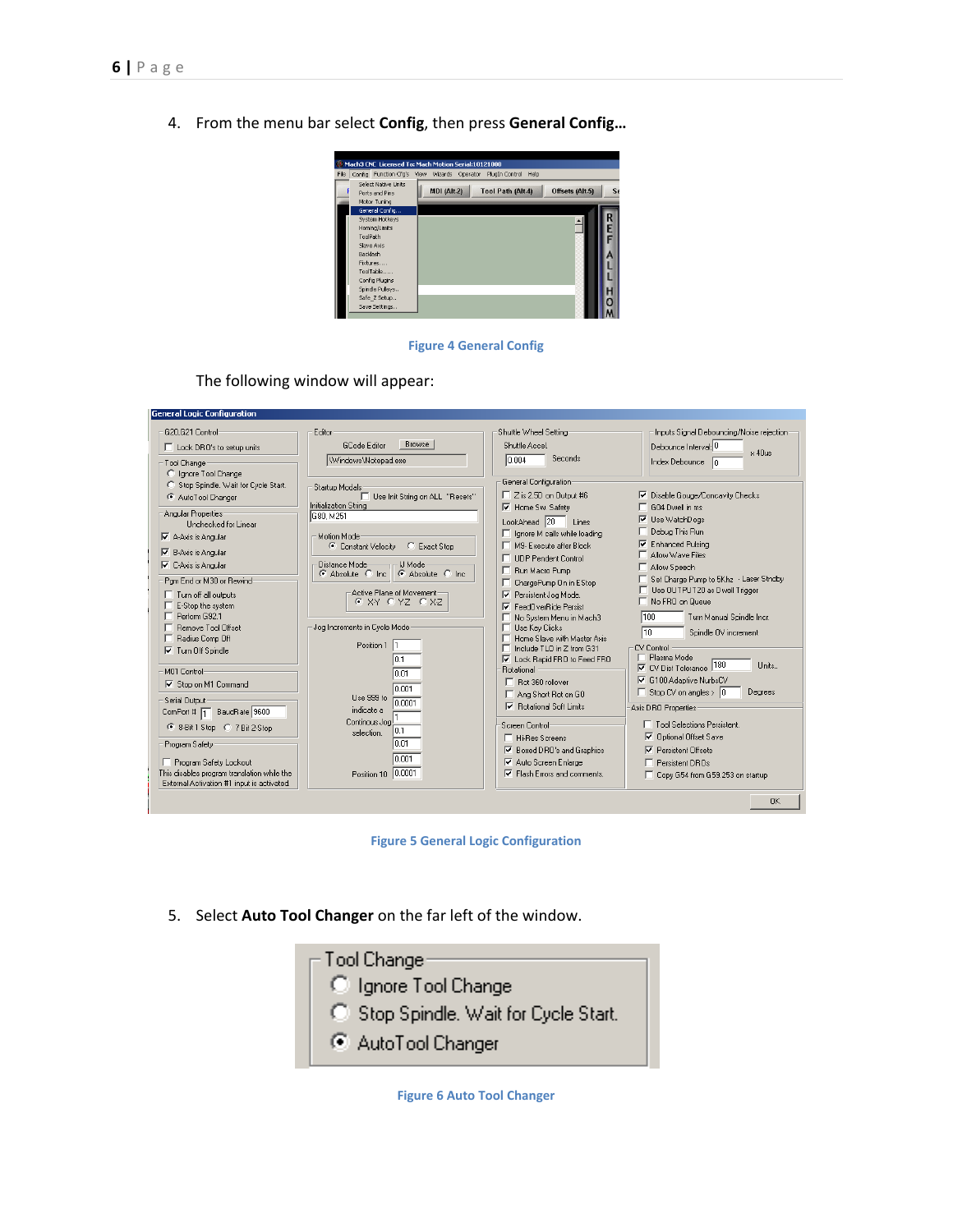6. In the **Initialization String** box, add ",M250" to the current text. This will run the initialization macro when the control turns on.

| <b>General Logic Configuration</b>                                            |                                                    |
|-------------------------------------------------------------------------------|----------------------------------------------------|
| G20.G21 Control                                                               | Editor<br>Browse<br><b>GCode Editor</b>            |
| Lock DRO's to setup units<br>Tool Change                                      | Windows\Notepad.exe                                |
| Ignore Tool Change<br>Stop Spindle, Wait for Cycle Start,<br>AutoTool Changer | Startup Modals<br>Use Init String on ALL "Resets"  |
| Angular Properties<br>Unchecked for Linear                                    | Initialization String<br>G80, M250                 |
| A-Axis is Angular<br>B-Axis is Angular                                        | Motion Mode<br>C Exact Stop<br>C Constant Velocity |

**Figure 7 Initialization String**

7. Then press **OK** and the **General Logic Configuration** window will close.

Mach3 is now configured to interface with your PLC.

#### <span id="page-6-0"></span>**Timeout Error**

If the control tells the PLC to change tools and B1200.15 stays on for longer than 20 seconds, the control will give you the following timeout error: "Tool Change is not Complete."

To change this timeout value, select **Operator** and then **VB Script Editor**. Open **M6Start** which will be found in *C:\Mach3\Macros\YourProfileName*.

| M6Start - Mach3 VB Scipt Editor                                                                                                | $  n $ $\times$ |
|--------------------------------------------------------------------------------------------------------------------------------|-----------------|
| File Edit Run Debug BreakPoints                                                                                                |                 |
| $M \rightarrow \blacksquare$ $M \rightarrow \blacksquare$<br>落り<br>6<br>,,,,,,,,,,,,,,,,,,,,,,,,,,,,,,,,,,,,,<br>,,,,,,,,,,,,, |                 |
| Withhammannannannannanna <b>Tool Changer</b> (Minimummuni<br>,,,,,,,,,,,,                                                      |                 |
| .                                                                                                                              |                 |
|                                                                                                                                |                 |
| 'Tells the PLC which tool to go to and when to do it. Notifies Mach3 if it worked<br>'correctly or not.                        |                 |
| 12/17/10                                                                                                                       |                 |
| 'Carl Eldredge                                                                                                                 |                 |
| Dim Num As Integer                                                                                                             |                 |
| Dim Number As Integer                                                                                                          |                 |
| Sub Main                                                                                                                       |                 |
|                                                                                                                                |                 |
| TimeOut = 20 '20 Seconds                                                                                                       |                 |
| """ Inputs" """                                                                                                                |                 |
| Finished = 1600<br>$CurTool = 1605$                                                                                            |                 |
| $MaxTool = 1606$                                                                                                               |                 |
| """Outputs"""<br>$StartVal = 1500$                                                                                             |                 |
| $ComToul = 1505$                                                                                                               |                 |
| CurrentTool - GetUserDRO(CurTool)                                                                                              |                 |
| MaxToolNum = GetUserDRO(MaxTool) ''From PLC<br>CommodedTool = CetSelectedTool() ''Cet colorted tool                            |                 |
| $\blacksquare$                                                                                                                 |                 |
| Ln 9, Col 19<br>Ready<br><b>NUM</b>                                                                                            |                 |

Change the variable TimeOut to whatever you want.

**Figure 8 Change the TimeOut Value**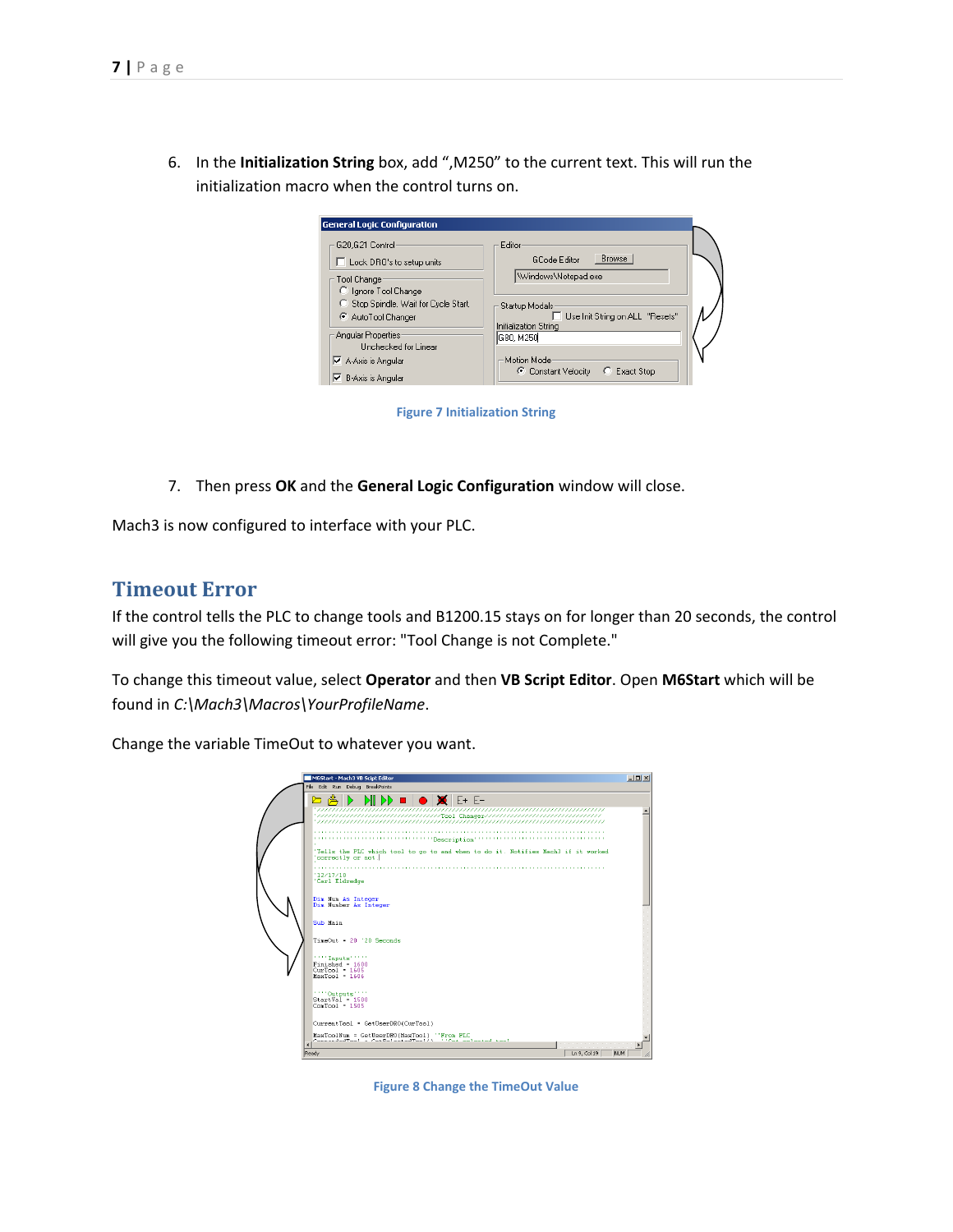# <span id="page-7-0"></span>Setting up Your PLC

With Mach3 setup, it is time to configure your PLC.

1. Open the **Generic Tool Changer** project in DirectSOFT 5. Click **File** on the menu bar and then select **Open Project**.

|             |               | Direct SOFT 5 Programming - Generic Tool Changer - [Ladder Vie |      |            |     |               |                  |            |           |  |
|-------------|---------------|----------------------------------------------------------------|------|------------|-----|---------------|------------------|------------|-----------|--|
| File        | Edit          | Search                                                         | View | Tools      | PLC | Debug         | Window           |            | Help      |  |
|             | New Project   |                                                                |      |            |     |               |                  |            |           |  |
| <b>Mark</b> |               | Open Project                                                   |      | $Ctrl + O$ |     | Accept        | r'm              |            |           |  |
| Sec.        | Close Project |                                                                |      |            |     |               |                  |            |           |  |
|             | Save Project  |                                                                |      |            | k   | Info          |                  |            | <b>马×</b> |  |
| 缸           |               | Save Project As                                                |      |            |     |               |                  |            |           |  |
| 胤           |               | Backup Project                                                 |      |            |     |               |                  |            |           |  |
|             |               | Read Program                                                   |      |            | k   | Address       |                  | Instruct - |           |  |
|             |               | Write Program                                                  |      |            | ь   | n             | <b>FEL STR</b>   |            |           |  |
|             | Import        |                                                                |      |            | ь   | 3             | FEEL STR         |            |           |  |
|             | Export        |                                                                |      |            | ٠   | 7             | FEELSTR          |            |           |  |
|             |               | Print Preview                                                  |      |            |     | 11            | <b>HE</b> STR    |            |           |  |
| a de        |               |                                                                |      | $Ctri+P$   |     | 15<br>19      | EE STR           |            |           |  |
| ē           | Print         |                                                                |      |            |     | 23            | EE STR<br>EE STR |            |           |  |
| a.<br>Matu  | Print All     |                                                                |      |            |     | 27            | EE STR           |            |           |  |
| Ŀ.          | Print Setup   |                                                                |      |            |     | 31            | <b>HE</b> STR    |            |           |  |
| 2           | Properties    |                                                                |      |            |     |               |                  |            |           |  |
|             |               | 1 GENERIC TOOL CHANGER.PRJ                                     |      |            |     |               |                  |            | 四×        |  |
|             |               | 2 GENERIC PLC.PRJ                                              |      |            |     |               |                  |            |           |  |
|             |               | 3 DUMMY TOOL CHANGER.PRJ                                       |      |            |     | <b>Status</b> |                  |            |           |  |
|             |               | 4 STANDARD IO.PRJ                                              |      |            |     |               |                  |            |           |  |
|             | Exit          |                                                                |      |            |     |               |                  |            |           |  |
|             |               |                                                                |      |            |     |               |                  |            |           |  |

**Figure 9 Open Project**

You should see the following:

| DirectSOFT 5 Programming - Generic Tool Changer - [Ladder View]                                                                                                                                                                                                                                                                                                      |                |                                                 |           | $-12$ $\times$                          |
|----------------------------------------------------------------------------------------------------------------------------------------------------------------------------------------------------------------------------------------------------------------------------------------------------------------------------------------------------------------------|----------------|-------------------------------------------------|-----------|-----------------------------------------|
| File Edit Search View Tools PLC Debug Window Help                                                                                                                                                                                                                                                                                                                    |                |                                                 |           |                                         |
| Read Write New Open Back PIDDE Read Car Covy Paste Read Read Books 2002 2000 2000 2000 1200 200                                                                                                                                                                                                                                                                      |                |                                                 |           |                                         |
| $\frac{1}{\sqrt{2}}$ $\frac{1}{\sqrt{2}}$ $\frac{1}{\sqrt{2}}$ $\frac{1}{\sqrt{2}}$ $\frac{1}{\sqrt{2}}$ $\frac{1}{\sqrt{2}}$ $\frac{1}{\sqrt{2}}$ $\frac{1}{\sqrt{2}}$ $\frac{1}{\sqrt{2}}$ $\frac{1}{\sqrt{2}}$ $\frac{1}{\sqrt{2}}$ $\frac{1}{\sqrt{2}}$ $\frac{1}{\sqrt{2}}$ $\frac{1}{\sqrt{2}}$ $\frac{1}{\sqrt{2}}$ $\frac{1}{\sqrt{2}}$ $\frac{1}{\sqrt{2}}$ |                |                                                 |           |                                         |
| <b>BK</b><br><b>XRef View</b>                                                                                                                                                                                                                                                                                                                                        |                | Stage View Ladder View                          | 4 D X     | EDIT<br>MODE                            |
| 圃■ ◇ 目→ ◆ → → →                                                                                                                                                                                                                                                                                                                                                      |                | FirstScan<br>LD                                 |           |                                         |
| Rung Address<br>Element<br>Instruct<br>SPO<br>$^{\circ}$<br><b>HE STR</b><br>$\mathbf{1}$                                                                                                                                                                                                                                                                            | $\overline{1}$ | SP <sub>0</sub><br>K8                           |           | $\frac{1}{p_{k}^{2}}$                   |
| FirstScan<br>EE STR<br>2<br>з.                                                                                                                                                                                                                                                                                                                                       |                | OUT                                             |           | $\pm 1$<br>F <sub>2</sub>               |
| 3<br>EE STR<br>$\overline{7}$<br>$\overline{4}$<br>EE STR<br>11                                                                                                                                                                                                                                                                                                      |                | Maximum Number of<br>Tools                      |           | 米<br>F3                                 |
| 5<br>EE STR<br>15                                                                                                                                                                                                                                                                                                                                                    |                | V1206                                           |           | $\lnot   \mathcal{X} \rvert$            |
| 6<br>$E$ STR $\Box$<br>19<br>$\overline{7}$<br>EE STR<br>23                                                                                                                                                                                                                                                                                                          |                | <b>Tool 1 Arrived</b><br>LD                     |           | $^{\wedge}$ F <sub>2</sub><br>拆         |
| EE STR<br>8<br>27<br>EE STR_<br>9<br>31                                                                                                                                                                                                                                                                                                                              | $\overline{2}$ | FirstScan<br>SPO<br>$\times 0$<br>K1            |           | $\wedge$ F3                             |
| $\blacksquare$<br>$\mathbf{E}$                                                                                                                                                                                                                                                                                                                                       |                |                                                 |           | 바다<br>$Sh$ HF2                          |
| 四区<br>Data1                                                                                                                                                                                                                                                                                                                                                          |                | <b>OUT</b><br><b>Current Tool</b>               |           | -11-<br>Shiff3                          |
| E1<br>≖<br>$\blacktriangledown$<br>Element<br><b>Status</b><br>≜                                                                                                                                                                                                                                                                                                     |                | V1205                                           |           | $\left\vert -\right\vert -$<br>$\equiv$ |
| V1200<br>V1400                                                                                                                                                                                                                                                                                                                                                       |                | <b>Tool 2 Arrived</b><br>LD<br>FirstScan        |           | 怑                                       |
| $\frac{1}{2}$ $\frac{1}{2}$ $\frac{1}{2}$ $\frac{1}{2}$ $\frac{1}{2}$ $\frac{1}{2}$ $\frac{1}{2}$ $\frac{1}{2}$ $\frac{1}{2}$ $\frac{1}{2}$ $\frac{1}{2}$ $\frac{1}{2}$ $\frac{1}{2}$ $\frac{1}{2}$ $\frac{1}{2}$ $\frac{1}{2}$ $\frac{1}{2}$ $\frac{1}{2}$ $\frac{1}{2}$ $\frac{1}{2}$ $\frac{1}{2}$ $\frac{1}{2}$                                                  | 3              | SP <sub>0</sub><br>×1<br>K2                     |           |                                         |
|                                                                                                                                                                                                                                                                                                                                                                      |                |                                                 |           |                                         |
|                                                                                                                                                                                                                                                                                                                                                                      |                | <b>OUT</b><br><b>Current Tool</b>               |           | (全 소)                                   |
|                                                                                                                                                                                                                                                                                                                                                                      |                | V1205                                           |           |                                         |
| $\mathbf{F}$                                                                                                                                                                                                                                                                                                                                                         |                | Tool 3 Arrived<br>LD<br>FirstScan               |           | 圖                                       |
| <b>Output</b>                                                                                                                                                                                                                                                                                                                                                        |                | CDD.<br>Ann.                                    | <b>AK</b> | 夏                                       |
|                                                                                                                                                                                                                                                                                                                                                                      |                |                                                 |           | $rac{1}{\sqrt{2}}$                      |
|                                                                                                                                                                                                                                                                                                                                                                      |                |                                                 |           |                                         |
| For Help, press F1                                                                                                                                                                                                                                                                                                                                                   |                | OK.<br>00180/07680 06<br>Online:06 KSeq<br>Run. |           | $\bullet$ $\bullet$                     |
|                                                                                                                                                                                                                                                                                                                                                                      |                |                                                 |           |                                         |

**Figure 10 Generic Tool Changer**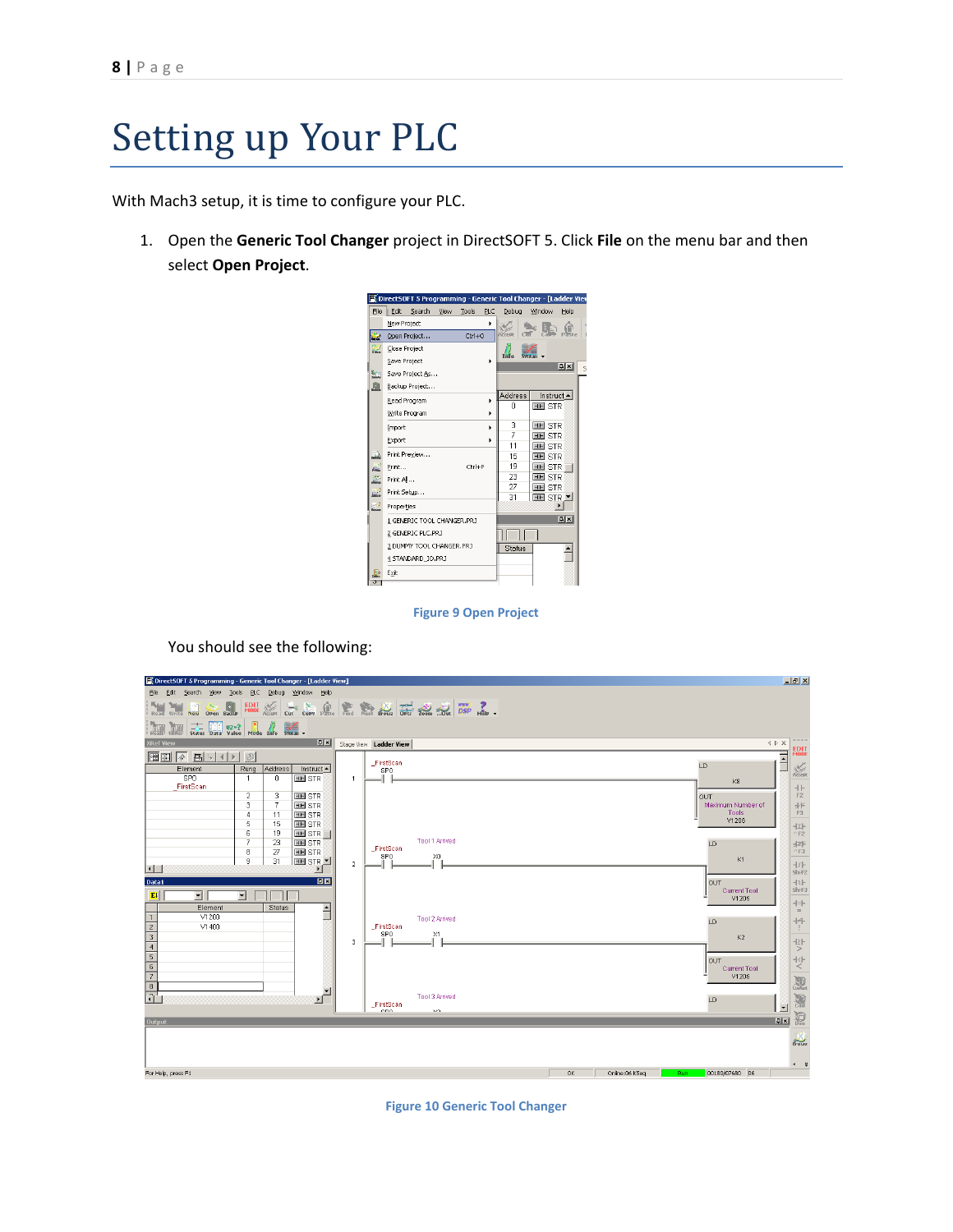2. Enter in your maximum number of tools. Press the red button called **EDIT MODE** to be able to change the program.



#### **Figure 11 Max Number of Tools**

The above example only uses 8 tools.

3. Add more initialization rungs for however many tools are needed. The tool changer initialization that tells your control what tool is currently loaded. Rungs 2-9 load the current tool position into register V1205. This value is used to reference your control with your tool changer when the control first turns on.



#### **Figure 12 Find Current Tool**

As shown above, depending on what input is active, the PLC knows what position the tool changer is in. Just copy the existing rungs to add another one. Notice that is routine is only run during the first scan. From then on, the only way to change the tool position is to receive an actual command from your control.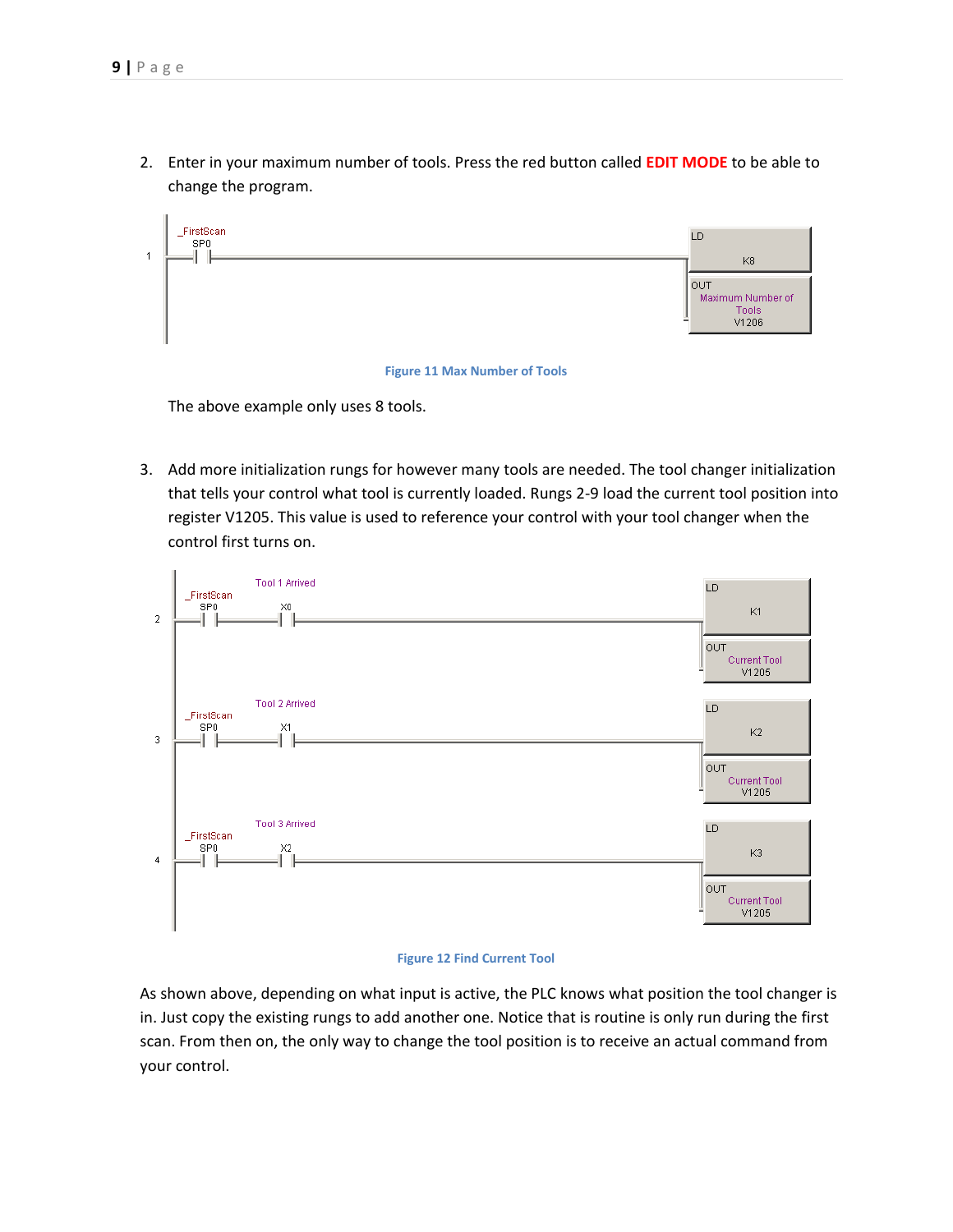4. Depending on how many tools are needed, copy the existing example of the of the tool changer start rungs.



#### **Figure 13 Start Rungs**

The V memory location V1405 is the commanded tool from your control. When the M6Start macro is run in Mach3, it turns on B1400.15 for 500ms. That turns on B1200.15 which tells your control that the tool changer is currently changing the part. As long as the commanded tool and the current tool are different and the start command is received (B1400.15), the coil corresponding to the commanded tool will turn on for one cycle (PD). B1200.15 also starts the tool changer routine.

To add another tool, copy the rung for tool 8. Change the constant that V1405 is compared with and the coil that it turns on.

5. Program your specific tool changer. Each tool has a specific coil that is turned on for one PLC scan. This coil starts your tool changer.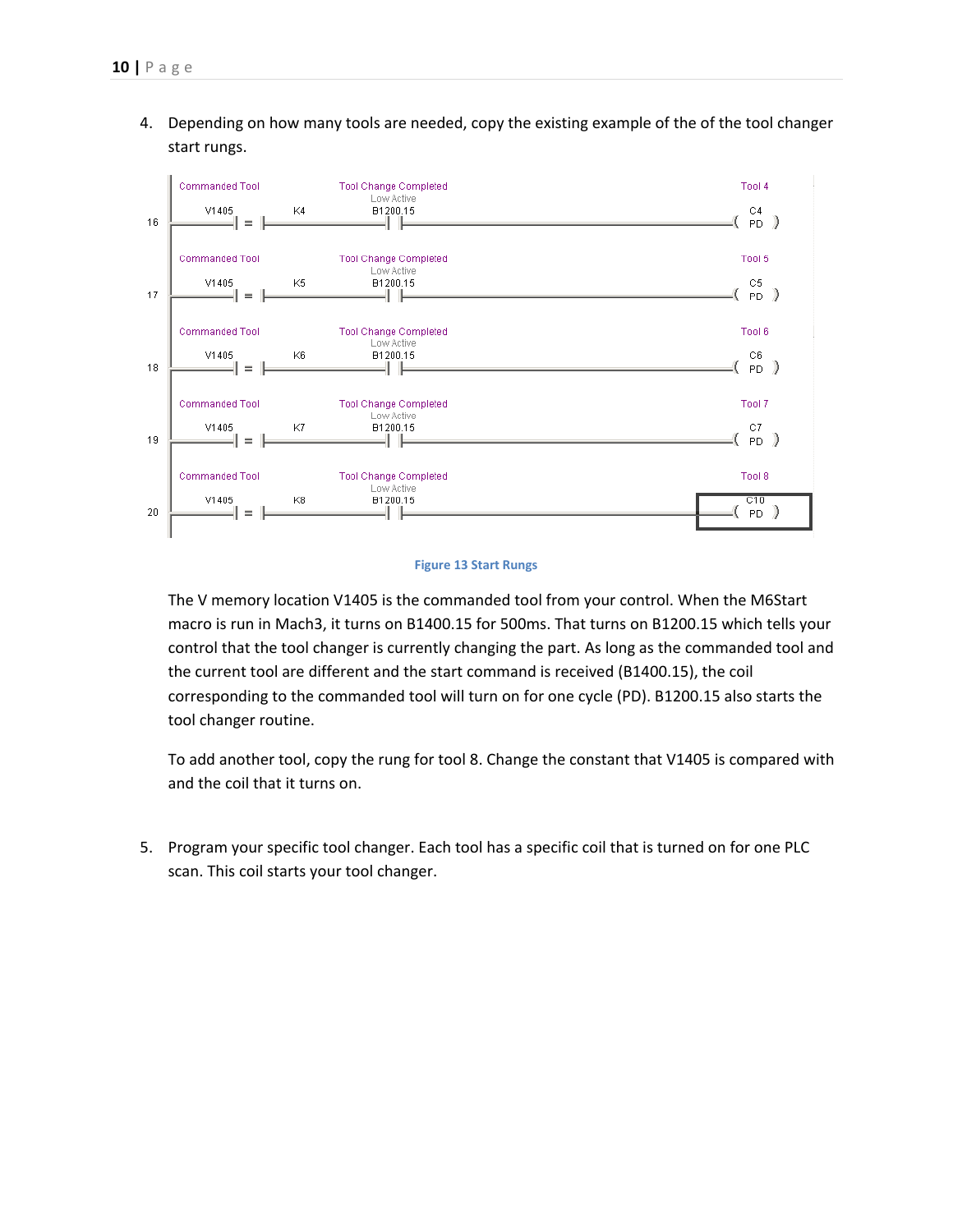

**Figure 14 Tool Changer Routine**

In the code above, C4 is only energized for one scan. In that time it turns on the output Y3 and C14. The PLC continues to scan the program until the input X3 is activated (Tool 4 Arrived). When that happens, C14, B1200.15, and Y3 are reset. When B1200.15 goes low, it tells the control that the tool change is complete. The new tool number is also loaded into the current tool memory (V1205). See the Appendix at the end of this document for a layout of all the V Memory used in the generic tool changer program.

In the example above, rungs 27 and 28 are where you will do most of your programming. Here you can add a stepper motor system which will rotate until the desired tool is reached. There is no limit to the number of ways you can program this tool changer. However, whatever you do, make sure not to forget these 4 vital steps:

- Tool Coil (C14 in the example above) must be reset.  $\bullet$
- B1200.15 must be reset.  $\bullet$
- Current tool must be loaded into V1205.  $\bullet$

If the tool change is complete (B1200.15 is low) but the current tool does not equal the commanded tool, then Mach3 will give a pop up error stating, "Tool Change Failure." If the control tells the PLC to change tools and B1200.15 stays on for longer than 20 seconds, the control will give you the following timeout error: "Tool Change is not Complete." For more information see the section called [Timeout Error](#page-6-0) above.

*TIP: Study the manual for your specific PLC to learn how to program it. Automation Direct offers many very helpful examples in all of their manuals.*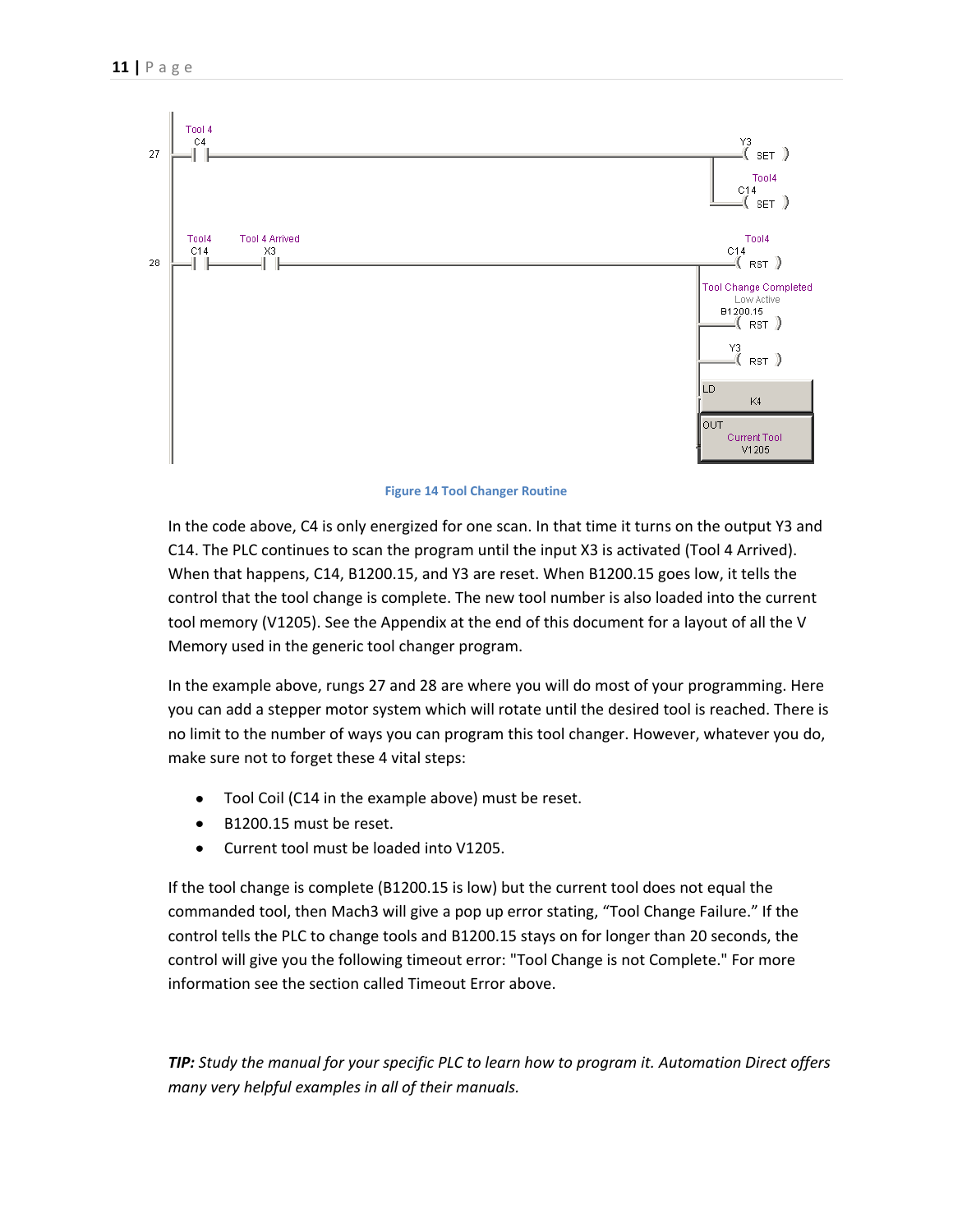6. Add more tool change routine rungs if more tools are needed. After you have one rung programmed for your machine, it might be easiest just to copy it multiple times and then make the changes for each specific tool.



#### **Figure 15 Adding More Routines**

Underneath the 8<sup>th</sup> tool routine, you can add as many tools as you need.

**\*\*\*\*\*\*\*\*\*\*\*\*\*\*\*\*\*\*\*\*\*\*\*\*\*\*\*\*\*\*\*\*\*\*\*\*\*\*\*\*\*\*\*\*\*\*\*\*\*\*\*\*\*\*\*\*\*\*\*\*\*\*\*\*\*\*\*\*\*\*\*\*\*\*\*\***

### WARNING

**Your program will not run without an END statement.**

\*\*\*\*\*\*\*\*\*\*\*\*\*\*\*\*\*\*\*\*\*\*\*\*\*\*\*\*\*\*\*\*\*\*\*\*\*\*\*\*\*\*\*\*\*\*\*\*\*\*\*\*\*\*\*\*\*\*\*\*\*\*\*\*\*\*\*\*\*\*\*\*\*\*\*\*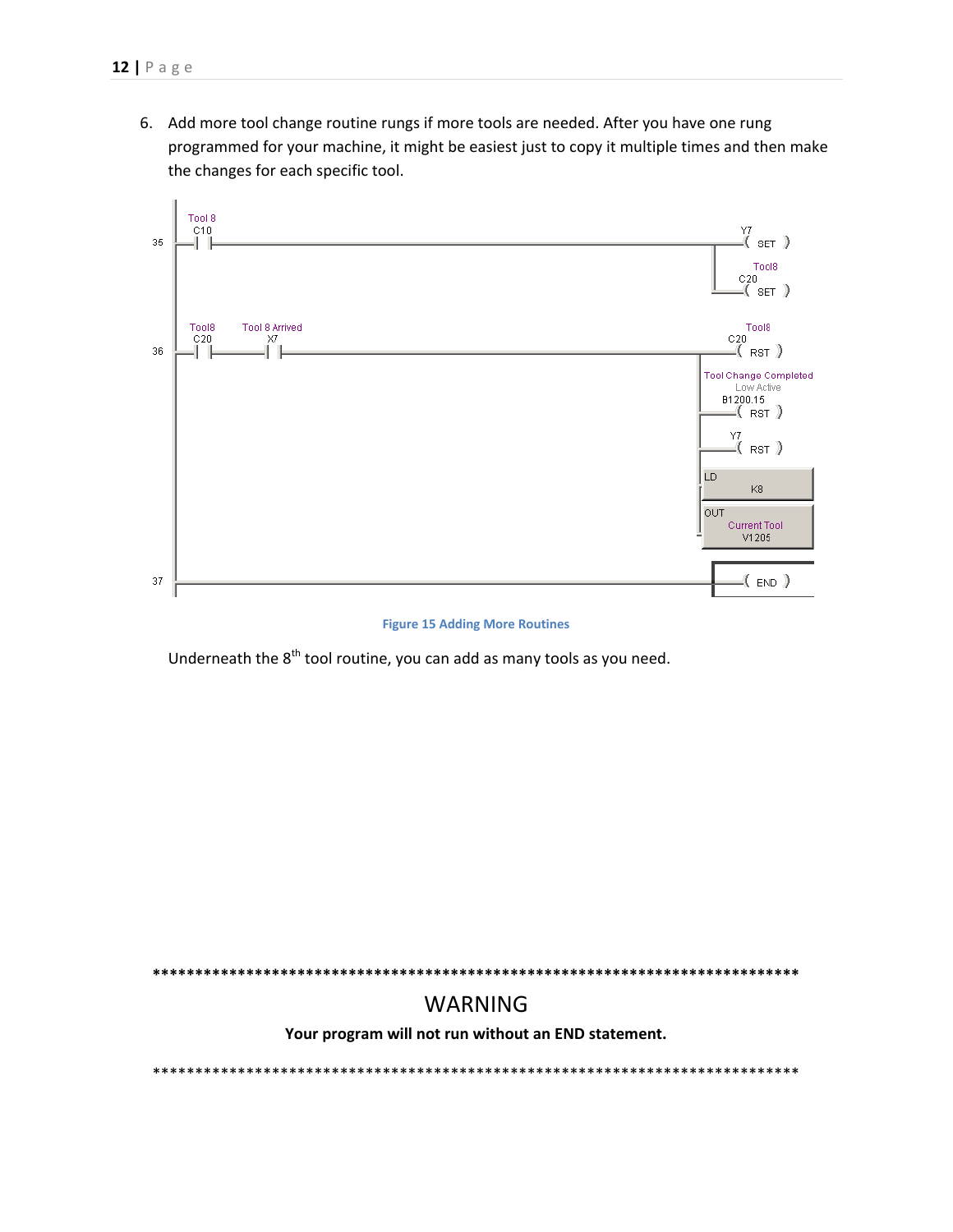# <span id="page-12-0"></span>Appendix

|                   | <b>PLC Inputs</b>      |                 | <b>PLC Outputs</b>      |
|-------------------|------------------------|-----------------|-------------------------|
| <b>V</b> Memory   | <b>Function</b>        | <b>V Memory</b> | <b>Function</b>         |
| V1400             | <b>Status Register</b> | V1200           | <b>Status Register</b>  |
| V1401             | Reserved for I/O       | V1201           | Reserved for I/O        |
| V <sub>1402</sub> | Reserved for I/O       | V1202           | Reserved for I/O        |
| V1403             | Reserved for I/O       | V1203           | Reserved for I/O        |
| V1404             | Reserved for I/O       | V1204           | Reserved for I/O        |
| V1405             | <b>Commanded Tool</b>  | V1205           | <b>Current Position</b> |
| V1406             | Unused                 | V1206           | Max Number of Tools     |

These tables show the allocation of V memory V1400-1406 and V1200-V1206.

Below is the layout of each bit in the output status register V1200.

| V1200 Status    |                            |                   |
|-----------------|----------------------------|-------------------|
| <b>Register</b> | <b>Function</b>            | <b>Active Low</b> |
|                 |                            |                   |
| Bit 0           | <b>Communication Check</b> |                   |
| Bit 1           | N.C.                       |                   |
| Bit 2           | N.C.                       |                   |
| Bit 3           | N.C.                       |                   |
| Bit 4           | N.C.                       |                   |
| Bit 5           | N.C.                       |                   |
| Bit 6           | N.C.                       |                   |
| Bit 7           | N.C.                       |                   |
| Bit 8           | N.C.                       |                   |
| Bit 9           | N.C.                       |                   |
| <b>Bit 10</b>   | N.C.                       |                   |
| <b>Bit 11</b>   | N.C.                       |                   |
| <b>Bit 12</b>   | N.C.                       |                   |
| <b>Bit 13</b>   | N.C.                       |                   |
| <b>Bit 14</b>   | N.C.                       |                   |
| <b>Bit 15</b>   | <b>Finished Moving</b>     | Low               |